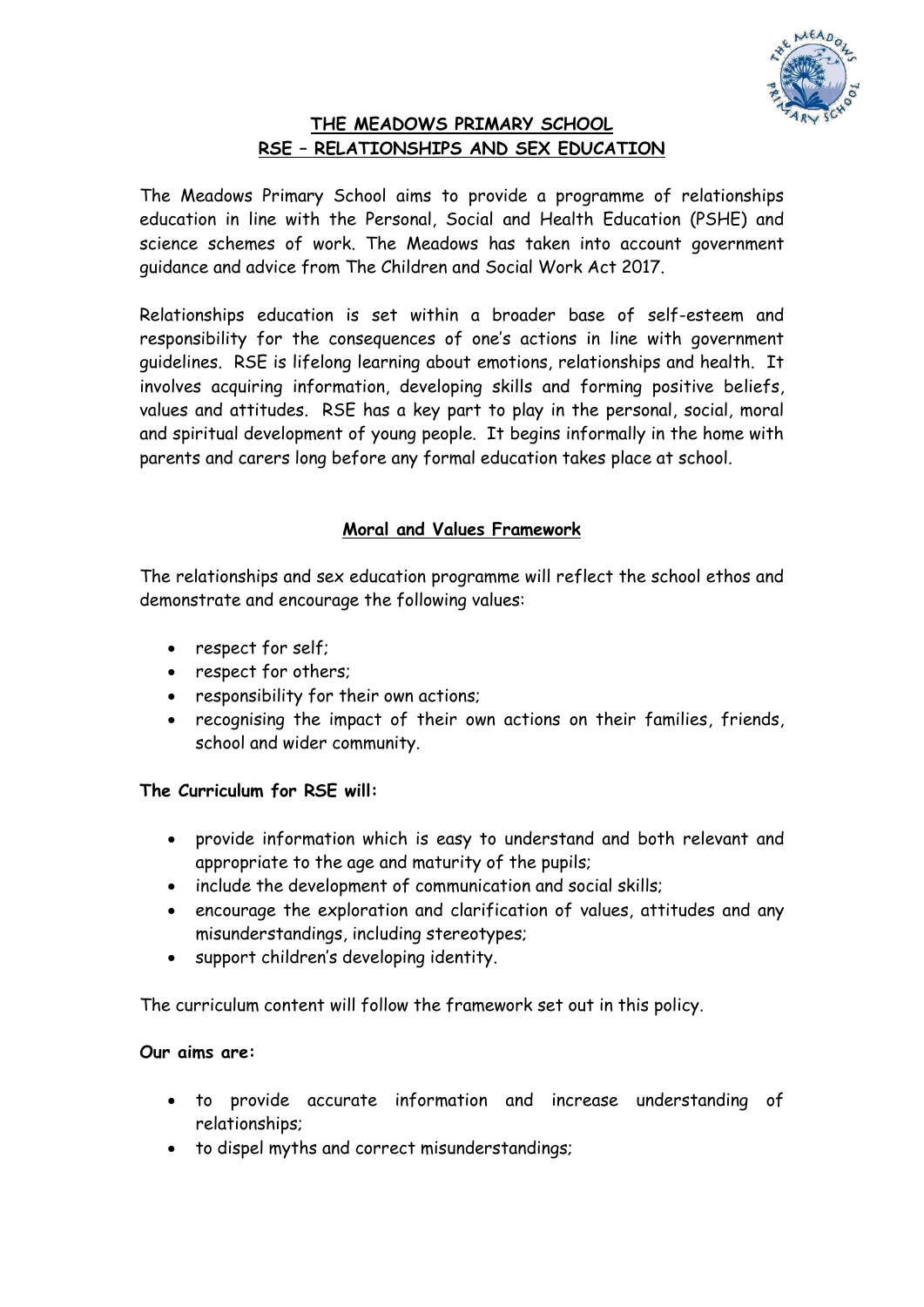

- to explore a range of attitudes and values, and to encourage children to develop their own informed opinions;
- to increase children's self-esteem;
- to develop a sense of mutual respect and care for others;
- to develop a range of life skills: communication, risk assessment; decision making, assertiveness, conflict management, seeking help and advice etc.;
- to encourage children to recognise the value of stable, loving, caring relationships;
- to develop a suitable vocabulary for use when discussing body parts and relationships appropriate to the child's level of maturity and understanding;
- to prepare young people for the physical and emotional changes of puberty;
- to work in partnership with parents to maximise learning and understanding;
- to ensure equal opportunity of provision for all.

Teachers will evaluate the delivery of the RSE curriculum in order to inform their future planning.

#### **Working with Parents**

While the school is aware of its legal requirements, it remains sensitive to the wishes of parents and the beliefs of the local community.

The school is well aware that the primary role in children's relationship's education lies with parents and carers. We therefore wish to build a positive and supporting relationship with the parents of children at our school, through mutual understanding, trust and co-operation. To promote this objective, we:

- inform parents about the school's Relationships and Sex Education policy and practice;
- answer any questions that parents may have about the relationships education of their child;
- take seriously any issue that parents raise with teachers or governors about this policy, or about the arrangements for relationships education in the school; encourage parents to be involved in reviewing the school policy, and making modifications to it as necessary;
- inform parents about the best practice known with regard to relationships education, so that the teaching in school supports the key messages that parents and carers give to children at home.

We believe that, through mutual exchange of knowledge and information, children will benefit from being given consistent messages about their changing bodies and their increasing responsibility for their actions. Parents of all our children are also offered the chance to discuss the content of the lessons prior to them being taught. *Parents have the right to withdraw their children from*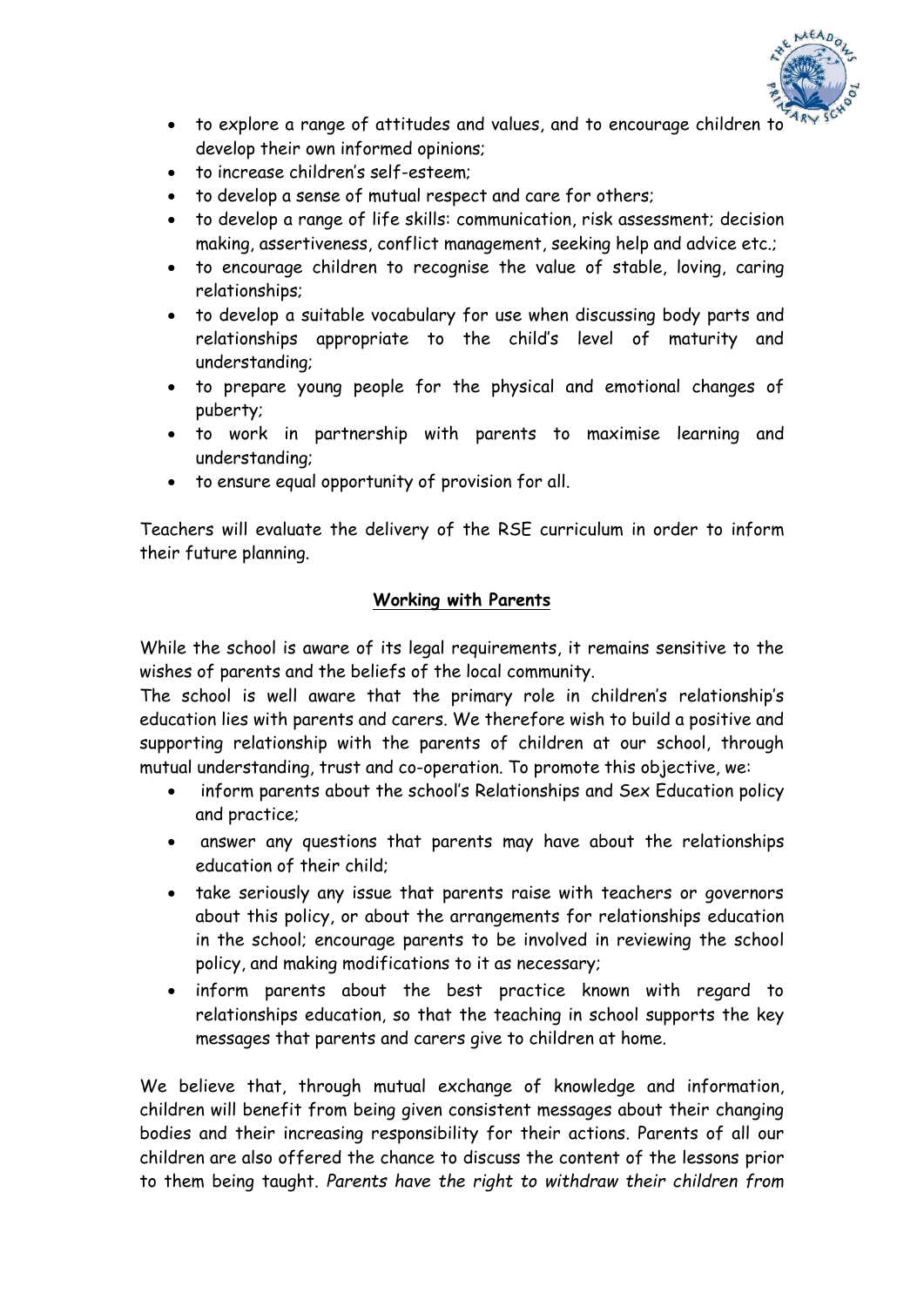

*any RSE education which is not in the National Curriculum for Science.* In the event of a parent not wishing their child to take part in these lessons, arrangements will be made for the child to work elsewhere in the school.

### **Confidentiality**

As a general rule, a child's confidentiality will be maintained by the teacher or member of staff concerned. If this person believes that a child is at risk or in danger, she/he will talk to the headteacher who will take the appropriate safeguarding action.

### **Answering difficult questions**

Sometimes an individual child will ask an explicit or difficult question in the classroom. Questions do not have to be answered directly, and can be addressed individually later. Our school believes that individual teachers must use their skill and discretion in these situations and refer to the headteacher if they are concerned.

### **Delivery of curriculum**

- as themes;
- through planned aspects of science;
- through the PSHE curriculum:
- addressed occasionally in assembly time;
- through planned visits from health professionals.

# **FS/KS1 Curriculum**

#### *By the end of KS1 all children will have given opportunities to learn:*

- that different animals including humans, move, feed, grow, use their senses and reproduce;
- about lifecycles;
- names for, recognise and compare external parts of humans and other animals;
- to recognise similarities and differences between themselves and others and treat others sensitively and with respect;
- that family and friends care for each other and aim to develop positive relationships;
- different strategies to stay safe (for example, good/bad secrets);
- that they have choices they can make;
- to value themselves;
- about personal hygiene;
- e-safety.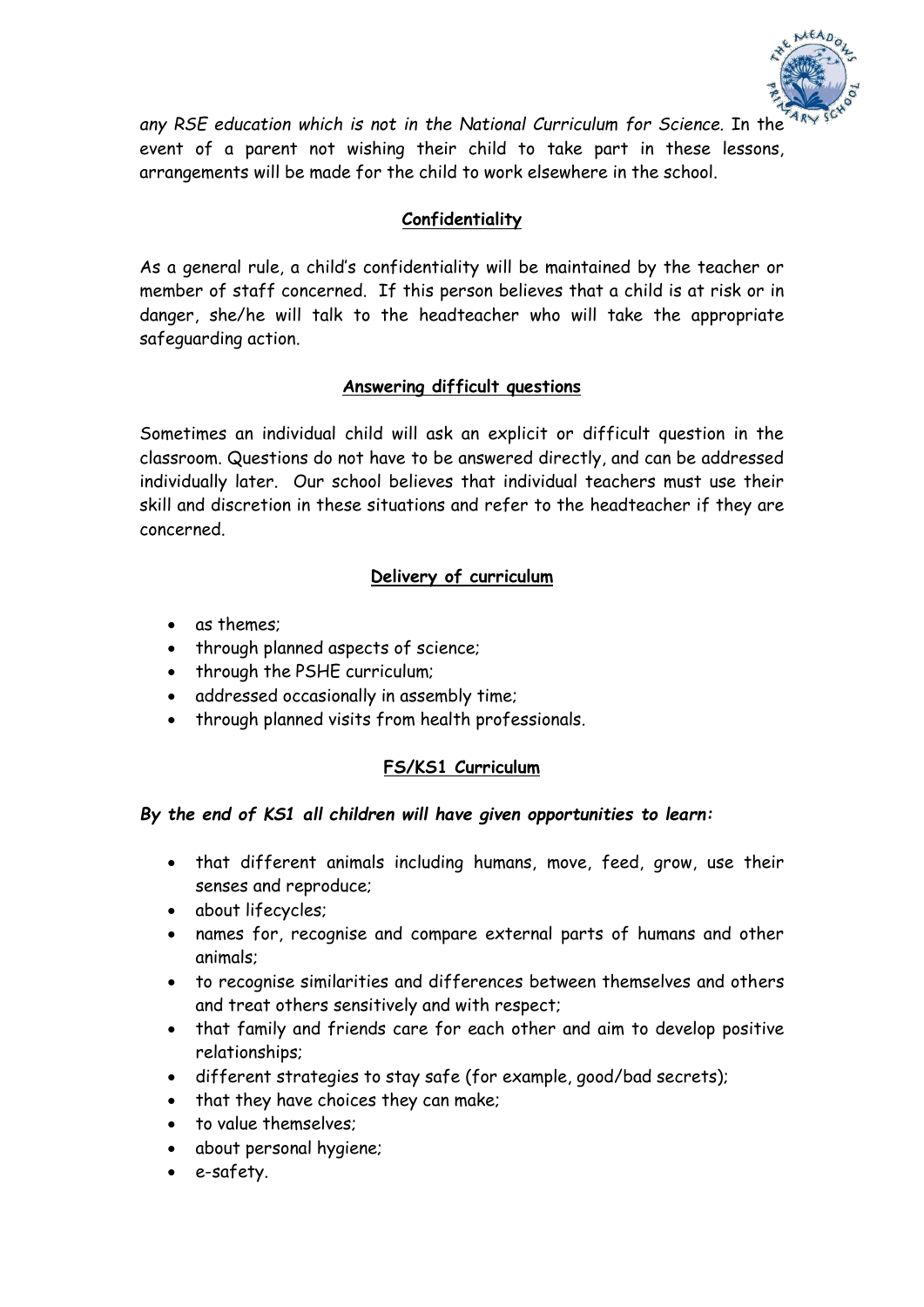

# **KS2 Curriculum**

### *Children will revisit FS/KS1 curriculum and learn:*

- how the body changes as we grow and approach puberty (including emotional changes, positive self-image);
- how to keep safe and to recognise risk in different situations (e.g. e safety, acceptable physical contact);
- about different types of relationships including marriage, civil partnerships and those between friends and family (including reflecting on trust/love. How different qualities impact on relationships and parental responsibility);
- further skills to be effective in building and maintaining a variety of healthy relationships;
- appropriate management of peer and social media pressure for a positive outcome;
- how to develop positive decision-making strategies;
- appropriate assertiveness and how to make positive choices;
- how and when to ask for help including support networks;
- how to develop strategies to cope with change;
- in more depth about diversity, culture, gender and disability.

#### *During Years 4-6 the following will also be taught:*

- menstruation including names of internal reproductive organs;
- puberty;
- human reproduction and parental responsibility.

#### *These additional areas will be taught:*

- through planned aspects of science and PSHE;
- using selected DVDs/online educational resources as recommended by health professionals;
- in set discussion time:
- in workshops led by LA-recommended health professionals;
- providing opportunities for pupils to ask questions directly and through listening boxes/ worry boxes.

#### **ORGANISATION OF SCHOOL RELATIONSHIPS AND SEX EDUCATION**

RSE will be coordinated by the headteacher in discussion with parents, governors, teaching staff and health professionals.

| Adopted/Reviewed<br>Signature |  |
|-------------------------------|--|
|-------------------------------|--|